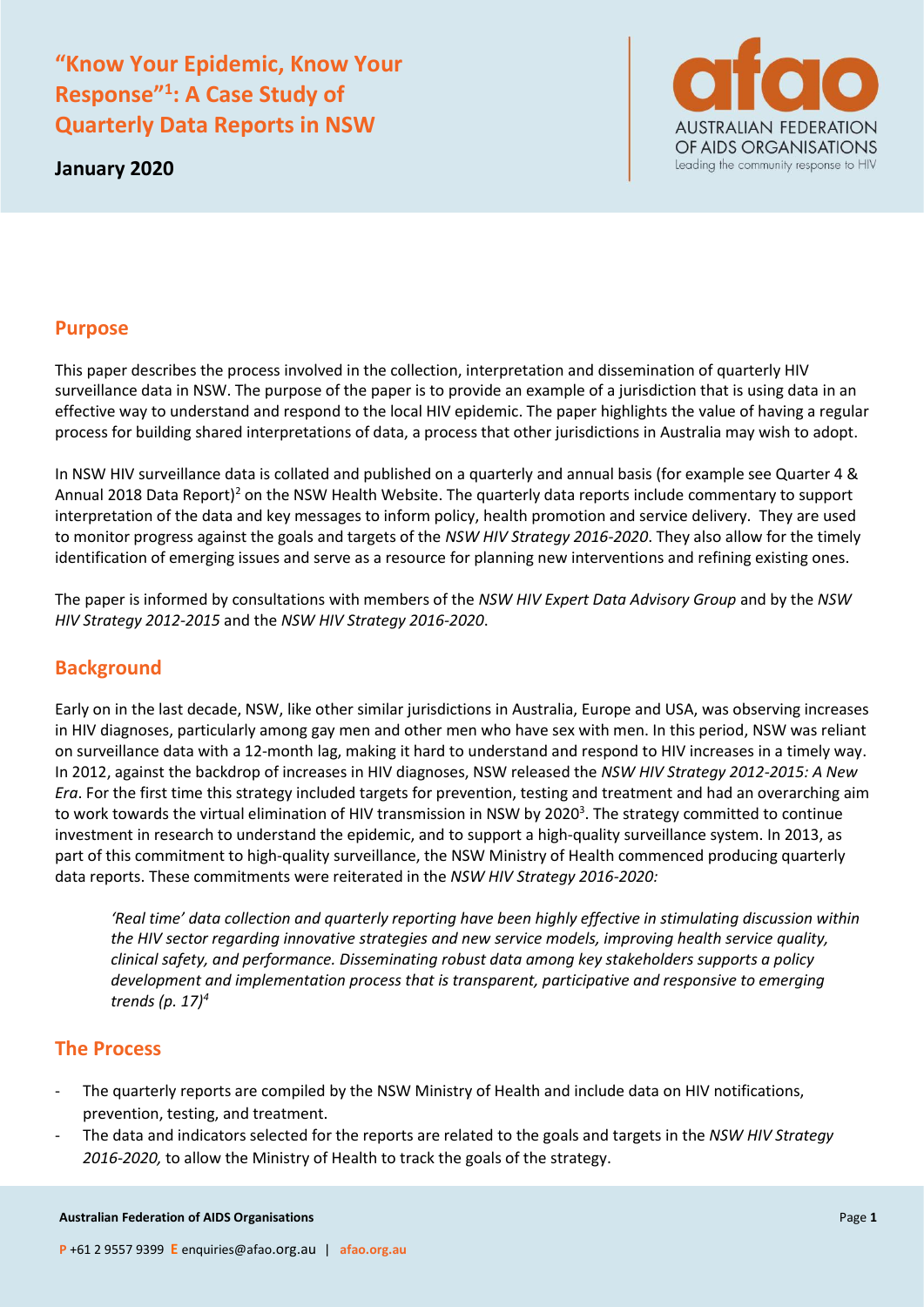- The reports include data from a range of sources, including the Notifiable Conditions Information Management System, ACCESS Database, Sydney Gay Community Periodic Survey, public sexual health and HIV services and the Pharmaceutical Benefits Schedule Highly Specialised Drugs Programme and ACON's evaluation data.
- A data advisory group (*NSW HIV Expert Data Advisory Group*) reviews the draft data report each quarter. The data advisory group includes representatives from The Kirby Institute, UNSW; ACON; Positive Life NSW; The Centre for Social Research in Health, UNSW; and the NSW Ministry of Health.
- The data advisory group meets to discuss the draft report, and in some cases may ask for further analysis or the refining of interpretations. Ideas for new indicators and stratifications of the data may be suggested and presented at subsequent meetings.
- The data advisory group plays a key role in 'socialising' the data, in the sense that the meanings and implications of these data are discussed and debated by the data advisory group and then a set of key messages are included in the published report.
- The key messages are published in a media release by the NSW Ministry of Health at the same time as the report.
- Community partners ACON and Positive Life NSW are frequently the first contacts for the media. The close and meaningful involvement of these organisations in the development of key messages means that they 'own' the results being released and this provides for unified messages based on evidence being received by the public.
- The reports are disseminated to the Local Health Districts and used to assess local progress against the *NSW HIV Strategy 2016-2020*. The data is also presented at the Health Directors' meetings and to the Strategy Implementation Committee.

# **The Strengths**

Quarterly reporting:

- Encourages regular scrutiny of monitoring and surveillance systems, enables modifications to the systems and the generation of new indicators. For example, the development of new measures to access community level uptake of PrEP and TasP in the Sydney Gay Periodic Survey. The short time period between meetings means that new indicators can be evaluated relatively quickly. If they are judged to be useful, they are incorporated into routine reporting. This makes the system more responsive and informative
- supports collaborations between researchers, community organisations, and the NSW Ministry of Health
- builds capacity across the HIV sector in NSW
- supports agility around emerging issues
- acts as a catalyst for in-agency and interagency discussions
- solidifies relationships, and facilitates the identification of new targets for research, education and intervention, for example the introduction of *The Dried Blood Spot testing program* which responded to gaps in HIV testing uptake – providing a more discreet service that could be accessed by people at home and deliberately focused on infrequent testers and people from Culturally and Linguistically Diverse backgrounds
- allows the tracking of responses against the *NSW HIV Strategy 2016-2020* and ensures that those involved in health service delivery are accountable
- ensures the response to HIV is evidence-based and facilitates planning of new interventions and the realignment of existing programs
- supports work to dispel misinformation in the community and among people working in the epidemic
- supports transparency through being publicly available on the NSW Ministry of Health website
- optimises the kinds of questions asked of the data and creates opportunities for additional analysis at more granular levels
- creates opportunities for new data sets to be added when they enhance understanding, for example *Pharmaceutical Benefits Scheme* data on PrEP prescribing, to improve the overall picture of the level of PrEP use
- provides perspectives from the community and end users of services through inclusion of the annual ACON survey and the Sydney Gay Community Periodic Survey
- ensures timely data is available in a form that is meaningful and accessible to a diversity of stakeholders.

#### **Australian Federation of AIDS Organisations** Page **2**